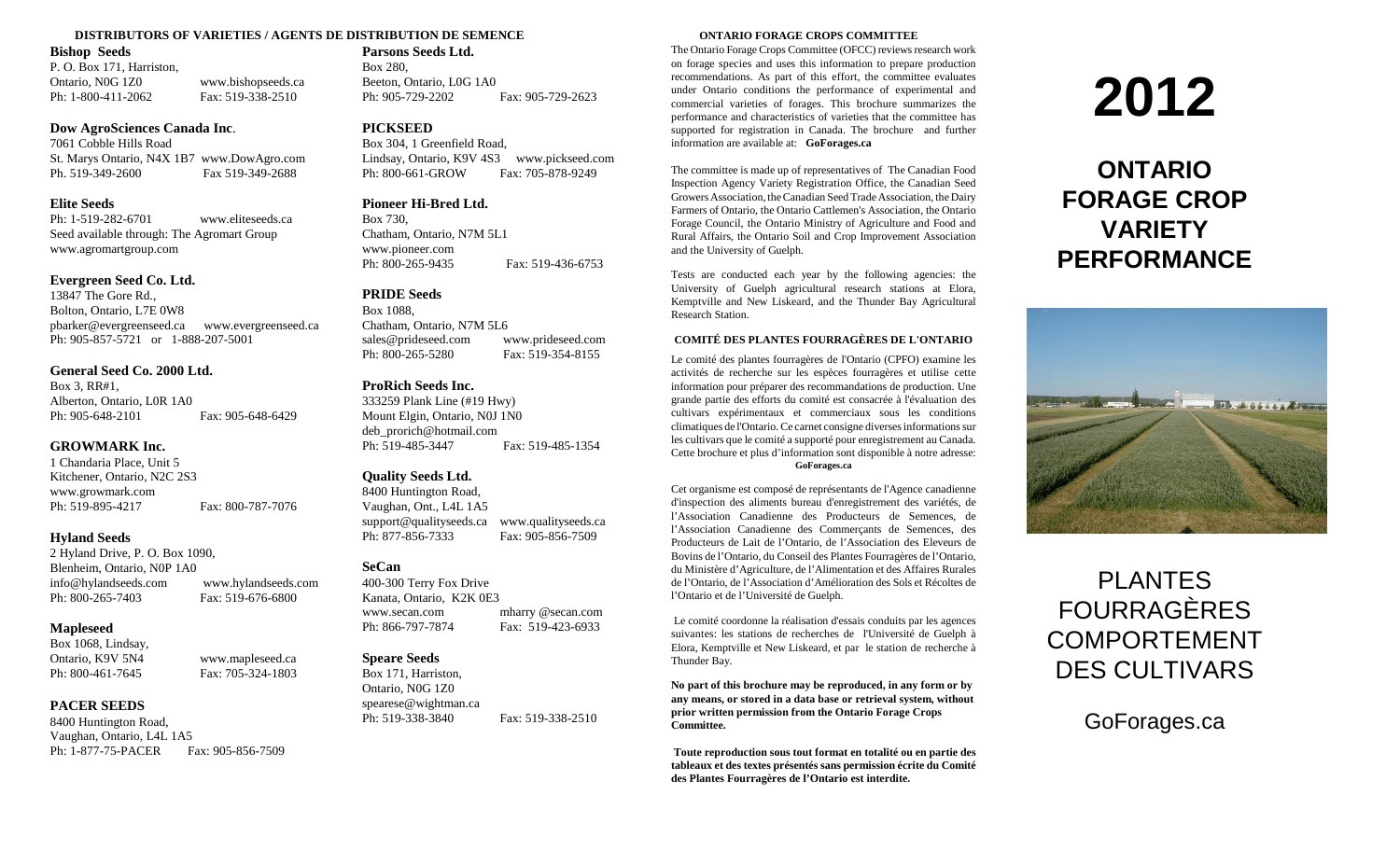## **ALFALFA/LUZERNE**

|                              | Composite Yield Index <sup>1,2</sup><br>Indice de rendement composé<br>% of mean/de la moyenne | Harvest Year<br>Année de récolte |                                                      |                        | Pest Reaction <sup>3</sup><br>Résistance aux ravageurs |                           |                        |                                            | Year<br>Supported<br>by OFCC<br>Année<br>soutenu par<br>le CPFO |
|------------------------------|------------------------------------------------------------------------------------------------|----------------------------------|------------------------------------------------------|------------------------|--------------------------------------------------------|---------------------------|------------------------|--------------------------------------------|-----------------------------------------------------------------|
| Cultivar                     | $\mathbf{1}$                                                                                   | $2+$                             | $3 & 4^4$                                            | <b>BW</b>              | <b>VW</b>                                              | <b>PRR</b>                | <b>PLH</b>             | Distributor/Distributeur                   |                                                                 |
| <b>AC</b> Brador             | 99                                                                                             | 102                              | 100                                                  | <b>HR</b>              | HR                                                     | ${\mathbb R}$             | S                      | Parsons Seeds Ltd., Evergreen Seed         | $\overline{2003}$                                               |
| Ascend                       | 104                                                                                            | 106                              | 109                                                  | <b>HR</b>              | $\rm{HR}$                                              | <b>HR</b>                 | $\mathbf S$            | Elite Seeds                                | 2011                                                            |
| Concept                      | 102                                                                                            | 102                              | 106                                                  | <b>HR</b>              | <b>HR</b>                                              | <b>HR</b>                 | S                      | Parsons Seeds Ltd., Evergreen Seed         | 2004                                                            |
| Dakota                       | 103                                                                                            | 104                              | $\equiv$                                             | $\mathbb{R}$           | <b>MR</b>                                              | <b>HR</b>                 | S                      | General Seed Co. 2000 Ltd.                 | 2006                                                            |
| <b>ELEVATE</b>               | 105                                                                                            | 101                              | 99                                                   | HR                     | HR                                                     | <b>HR</b>                 | ${\bf S}$              | General Seed Co. 2000 Ltd.                 | 2007                                                            |
| Evermore                     | 103                                                                                            | 101                              | $\overline{\phantom{a}}$                             | <b>HR</b>              | HR                                                     | <b>HR</b>                 | ${\bf S}$              | ProRich Seeds Inc.                         | 2009                                                            |
| <b>FORCE</b>                 | 105                                                                                            | 102                              | 106                                                  | HR                     | <b>HR</b>                                              | <b>HR</b>                 | S                      | General Seed Co. 2000 Ltd.                 | 2007                                                            |
| Foremost                     | 100                                                                                            | 102                              | 103                                                  | <b>HR</b>              | <b>HR</b>                                              | <b>HR</b>                 | S                      | ProRich Seeds Inc.                         | 2010                                                            |
| FSG400LH<br>Genoa            | 99<br>105                                                                                      | 98<br>103                        | $\blacksquare$<br>102                                | <b>HR</b><br><b>HR</b> | <b>HR</b><br><b>HR</b>                                 | <b>HR</b><br><b>HR</b>    | HR<br>S                | Quality Seeds Ltd.<br>Mapleseed            | 2009<br>2004                                                    |
| HybriForce-4000              | 101                                                                                            | 100                              | 99                                                   | <b>HR</b>              | $\mathbf R$                                            | <b>HR</b>                 | S                      | <b>Speare Seeds</b>                        | 2003                                                            |
| Leader                       | $\overline{a}$                                                                                 | $\overline{a}$                   | $\overline{a}$                                       | <b>HR</b>              | <b>HR</b>                                              | <b>HR</b>                 | S                      | <b>PICKSEED</b>                            | 2007                                                            |
| Lexus                        | 99                                                                                             | 102                              | 103                                                  | HR                     | $\rm{HR}$                                              | <b>HR</b>                 | $\mathbf S$            | Evergreen Seed                             | 2009                                                            |
| <b>MACON</b>                 | 102                                                                                            | 104                              | 106                                                  | <b>HR</b>              | <b>HR</b>                                              | <b>HR</b>                 | ${\bf S}$              | Quality Seeds Ltd.                         | 2002                                                            |
| Magnum VI-Wet                | 106                                                                                            | 105                              | $\overline{\phantom{a}}$                             | <b>HR</b>              | <b>HR</b>                                              | <b>HR</b>                 | S                      | Elite Seeds                                | 2008                                                            |
| Marquis                      | 101                                                                                            | 101                              | 102                                                  | <b>HR</b>              | $\mathbf R$                                            | <b>HR</b>                 | S                      | PACER SEEDS, Evergreen Seed Ltd.           | 2004                                                            |
| <b>MARVEL</b>                | $\overline{a}$                                                                                 | 108                              | $\blacksquare$                                       | <b>HR</b>              | $\rm{HR}$                                              | <b>HR</b>                 | S                      | <b>PACER SEEDS</b>                         | 2009                                                            |
| MEGAGRAZE                    | $\overline{a}$                                                                                 | $\frac{1}{2}$                    | $\overline{\phantom{a}}$                             | <b>HR</b>              | <b>HR</b>                                              | <b>HR</b>                 | S                      | Quality Seeds Ltd., PACER SEEDS            | 2011                                                            |
| <b>OAC SUPERIOR</b>          | 101                                                                                            | 103                              | 107                                                  | $\mathbb{R}$           | ${\bf R}$                                              | MR                        | S                      | <b>Speare Seeds</b>                        | 2009                                                            |
| Perfect                      | 103                                                                                            | 100                              | $\blacksquare$                                       | HR                     | HR                                                     | <b>HR</b>                 | S                      | <b>PRIDE Seeds</b>                         | 2004                                                            |
| <b>PERFORMER</b>             |                                                                                                |                                  | $\overline{\phantom{a}}$                             | <b>HR</b>              | HR                                                     | <b>HR</b>                 | ${\bf S}$              | General Seed Co. 2000 Ltd.                 | 2011                                                            |
| Prize                        |                                                                                                |                                  | $\overline{\phantom{a}}$                             | <b>HR</b>              | HR                                                     | <b>HR</b>                 | S                      | Pride Seeds Ltd.                           | 2011                                                            |
| Prolific II                  | 99                                                                                             | $\overline{a}$                   | $\overline{\phantom{a}}$                             | <b>HR</b>              | <b>HR</b>                                              | <b>HR</b>                 | S                      | <b>Hyland Seeds</b>                        | 2010                                                            |
| <b>QWEST</b><br><b>RADAR</b> | 102<br>102                                                                                     | 100<br>99                        | $\overline{\phantom{a}}$<br>99                       | <b>HR</b><br><b>HR</b> | <b>HR</b><br>$\mathbb{R}$                              | <b>HR</b><br>$\mathbb{R}$ | ${\bf S}$<br>S         | General Seed Co. 2000 Ltd.<br>Speare Seeds | 2006<br>2006                                                    |
| <b>RHINO</b>                 | 100                                                                                            | 99                               | 101                                                  | HR                     | $\mathbb{R}$                                           | <b>HR</b>                 | S                      | Quality Seeds Ltd.                         | 2002                                                            |
| Satellite                    | 99                                                                                             | 103                              | 104                                                  | <b>HR</b>              | $\mathbb{R}$                                           | <b>HR</b>                 | S                      | Quality Seeds Ltd.                         | 2004                                                            |
| <b>Steak</b>                 | 100                                                                                            | 101                              | 100                                                  | <b>HR</b>              | HR                                                     | <b>HR</b>                 | ${\bf S}$              | <b>PICKSEED</b>                            | 2002                                                            |
| <b>STEALTH II</b>            | $\overline{\phantom{a}}$                                                                       | $\blacksquare$                   | $\overline{\phantom{a}}$                             | HR                     | <b>HR</b>                                              | <b>HR</b>                 | S                      | Quality Seeds Ltd.                         | 2011                                                            |
| <b>STEALTH SF</b>            | 99                                                                                             | 106                              | 104                                                  | <b>HR</b>              | ${\bf R}$                                              | <b>HR</b>                 | ${\bf S}$              | Quality Seeds Ltd.                         | 2003                                                            |
| <b>STELLAR FG</b>            | 102                                                                                            | 102                              | $\overline{\phantom{a}}$                             | <b>HR</b>              | ${\bf R}$                                              | <b>HR</b>                 | ${\bf S}$              | Quality Seeds Ltd.                         | 2007                                                            |
| Super Nova                   | 99                                                                                             | 99                               | 109                                                  | HR                     | <b>HR</b>                                              | <b>HR</b>                 | S                      | Mapleseed                                  | 2006                                                            |
| <b>TOWER ST</b>              | $\overline{\phantom{a}}$                                                                       | 98                               | $\blacksquare$                                       | HR                     | <b>HR</b>                                              | HR                        | S                      | Quality Seeds Ltd.                         | 2007                                                            |
| TrailBlazer 4.0              | $\qquad \qquad -$                                                                              | $\blacksquare$                   | $\overline{\phantom{a}}$                             | $\rm{HR}$              | $\rm{HR}$                                              | $\rm{HR}$                 | $\rm{HR}$              | PICKSEED, PRIDE Seeds                      | 2007                                                            |
| <b>VALIANT</b>               | 100                                                                                            | 102                              | 103                                                  | $\rm{HR}$              | $\rm{HR}$                                              | $\rm{HR}$                 | ${\bf S}$              | Speare Seeds, Bishop Seeds                 | 2004                                                            |
| Vision                       | $\blacksquare$                                                                                 | $\Box$                           | $\Box$                                               | $\rm{HR}$              | $\rm{HR}$                                              | $\rm{HR}$                 | ${\bf S}$              | <b>PICKSEED</b>                            | 2009                                                            |
| WL319HQ                      | 101                                                                                            | 102                              | 104                                                  | $\rm{HR}$              | $\rm{HR}$                                              | $\rm{HR}$                 | ${\mathcal S}$         | GROWMARK Inc.                              | 2004                                                            |
| WL343HQ<br>WL345LH           | 101<br>100                                                                                     | 102<br>95                        | $\overline{\phantom{a}}$                             | $\rm{HR}$<br>$\rm{HR}$ | HR<br>$\rm{HR}$                                        | $\rm{HR}$<br>$\rm{HR}$    | ${\bf S}$<br>$\rm{HR}$ | GROWMARK Inc.<br>GROWMARK Inc.             | 2007<br>2007                                                    |
| WL348AP                      | 101                                                                                            | 101                              | $\overline{\phantom{a}}$<br>$\overline{\phantom{a}}$ | $\rm{HR}$              | HR                                                     | $\rm{HR}$                 | ${\bf S}$              | GROWMARK Inc.                              | 2008                                                            |
| WL353LH                      | 96                                                                                             | 92                               | $\overline{\phantom{a}}$                             | $\rm{HR}$              | HR                                                     | $\rm{HR}$                 | HR                     | GROWMARK Inc.                              | 2011                                                            |
| WL357HQ                      | 100                                                                                            | 100                              | 107                                                  | $\rm{HR}$              | HR                                                     | $\rm{HR}$                 | ${\bf S}$              | GROWMARK Inc.                              | 2006                                                            |
| 135                          | $\overline{\phantom{a}}$                                                                       | 105                              | 109                                                  | $\rm{HR}$              | HR                                                     | $\rm{HR}$                 | ${\bf S}$              | ProRich Seeds Inc.                         | 2010                                                            |
| 4S417                        | 109                                                                                            | 104                              | $\blacksquare$                                       | $\rm{HR}$              | HR                                                     | HR                        | ${\bf S}$              | DowAgrosciences Canada Inc.                | 2010                                                            |
| 53H92                        | 98                                                                                             | 93                               | $\overline{\phantom{a}}$                             | HR                     | $\mathbf R$                                            | HR                        | HR                     | Pioneer Hi-Bred                            | 2007                                                            |
| 53Q30                        | 98                                                                                             | 101                              | 101                                                  | HR                     | HR                                                     | $\rm{HR}$                 | ${\bf S}$              | Pioneer Hi-Bred                            | 2005                                                            |
| 53V52                        | 103                                                                                            | 100                              | 98                                                   | $\rm{HR}$              | HR                                                     | $\rm{HR}$                 | ${\bf S}$              | Pioneer Hi-Bred                            | 2004                                                            |
| 54H11                        | 100                                                                                            | 99                               | 104                                                  | ${\bf R}$              | $\rm{HR}$                                              | $\rm{HR}$                 | ${\bf S}$              | Pioneer Hi-Bred                            | 2005                                                            |
| 54Q32                        | 99                                                                                             | 102                              | $\overline{\phantom{a}}$                             | HR                     | HR                                                     | $\rm{HR}$                 | ${\bf S}$              | Pioneer Hi-Bred                            | 2009                                                            |
| 54V46                        | 104                                                                                            | 107                              | 101                                                  | R                      | $\rm{HR}$                                              | $\rm{HR}$                 | ${\bf S}$              | Pioneer Hi-Bred                            | 2004                                                            |
| 55V12                        | 100                                                                                            | ÷,                               | $\blacksquare$                                       | ${\bf R}$              | HR                                                     | $\rm{HR}$                 | ${\bf S}$              | Pioneer Hi Bred                            | 2010                                                            |
| 55V48                        | 101                                                                                            | 103                              | 100                                                  | HR                     | $\mathbf R$                                            | HR                        | S                      | Pioneer Hi-Bred                            | 2007                                                            |

## **ALFALFA TABLE FOOTNOTES / NOTES SUR LE TABLEAU DE LUZERNE**

- **1.** The varieties listed have not all been tested in the same trials. The Composite Yield Index indicates the performance of a variety relative to the average yield of all trials in which the variety has been tested. Les variétés incrites n'ont pas toutes été évaluées dans les mêmes essais. L'Indice Composé de Rendement indique la performance d'une variété relative au rendement moyen de tous essais dans lesquels la variété a été essayée.
- 2. A dash (-) indicates that fewer than three public yield tests are available. Un trait (-) indique que moins de trois essais publiques sont disponibles.
- **3.** HR = Highly Resistant (more than 50% resistant plants),  $R =$  Resistant (31 to 50% resistant plants),  $MR =$  Moderately Resistant (15 to 30% resistant plants),  $S =$  Susceptible (less than 15% resistant plants).

BW = Bacterial wilt, VW = Verticillium wilt, PRR = Phytopthora Root Rot, PLH = Potato Leafhopper.

- HR = Hautement résistant (plus de 50% de plants résistants), R = Résistant (31 à 50% de plants résistants), MR= Modérément Résistant (15 à 30% de plants résistants), S= Sensible (moins de 15% de plants résistants). BW = Flétrissement bactérien, VW = Verticilliose, PRR = Phytophthora, PLH = Cicadelle de la pomme de terre .
- **4.**  $3<sup>rd</sup>$  and 4<sup>th</sup> year alfalfa indexes indicate relative persistence among varieties on this list. As a guide,  $3<sup>rd</sup>$  and 4<sup>th</sup> year indexes less than 100 indicate below average persistence, between 100 and 105 indicates good persistence, and above 105 indicates very good persistence.

L'indice du rendement pour la 3<sup>ième</sup> et 4<sup>ième</sup> année représente la persistance relative parmi les cultivars. Un indice inférieur à 100 démontre une persistance sous la moyenne, entre 100 et 105 démontre une bonne persistance et un indice de 105, ou plus, démontre une très bonne persistance.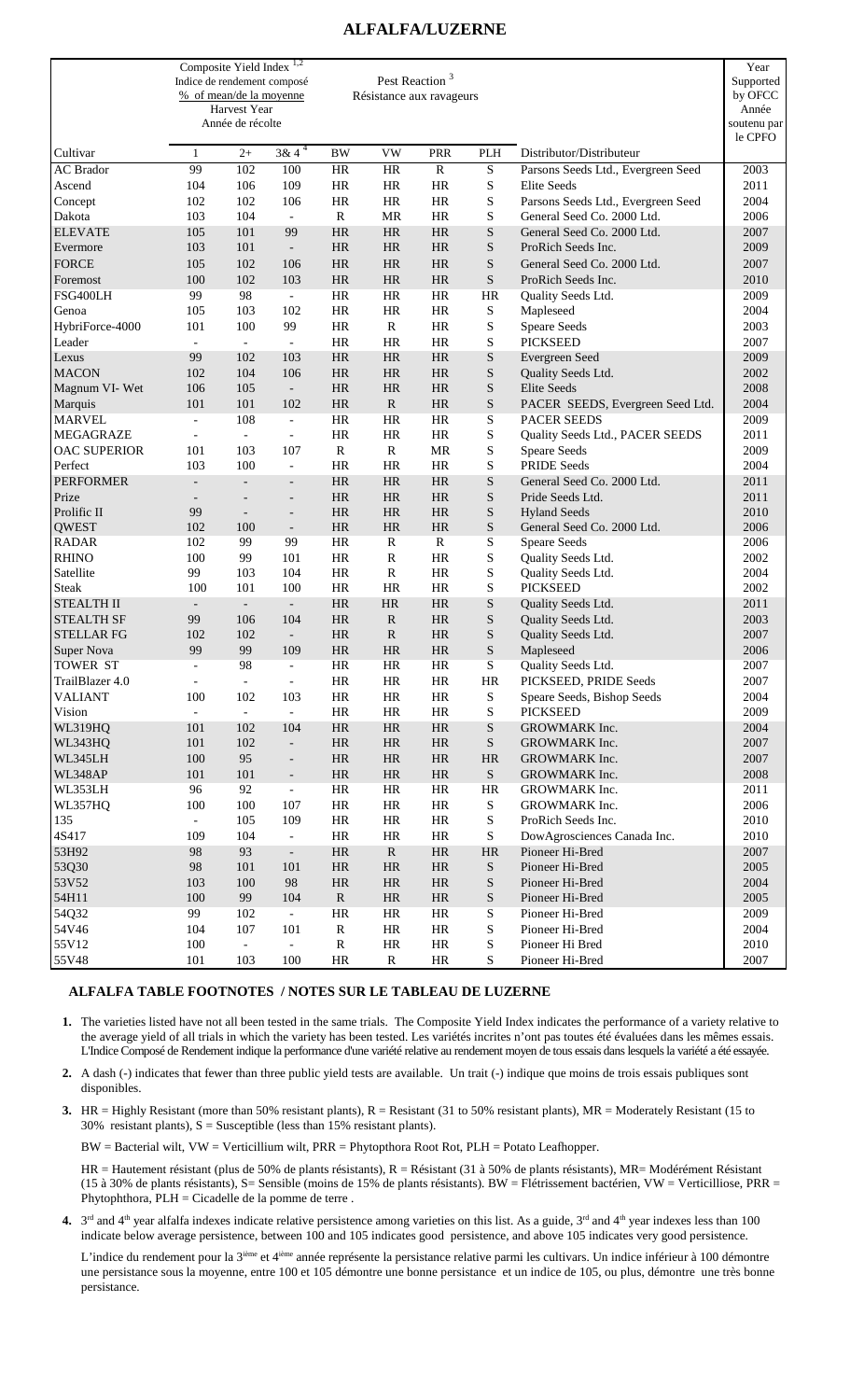## **BIRD'S-FOOT TREFOIL / LOTIER CORNICULÉ**

|                   |           | Yield/Rendement (% of/de Leo) <sup>1</sup> |                   |                 |                         |
|-------------------|-----------|--------------------------------------------|-------------------|-----------------|-------------------------|
|                   |           | Timothy mixture/                           | First flower/     |                 |                         |
|                   |           | Mélange avec fléole                        | Date de floraison |                 |                         |
| Cultivar          | South/Sud | North/Nord                                 | Elora             | Regrowth/Regain | Distributor/Distibuteur |
|                   |           |                                            |                   |                 |                         |
| Bull              | 101       | 106                                        | 23/06             | Good/Bon        | <b>PICKSEED</b>         |
| Empire            | 98        | 103                                        | 01/07             | Medium/Moyen    | <b>Public Cultivar</b>  |
| Exact             | 101       | 108                                        | 23/06             | Medium/Moyen    | <b>GROWMARK</b> Inc.    |
| Leo               | 100       | 100                                        | 23/06             | Medium/Moyen    | <b>Public Cultivar</b>  |
| <b>OAC</b> Bright | 101       | 103                                        | 23/06             | Medium/Moyen    | <b>Bishop Seeds</b>     |
| Wellington        | 100       | 104                                        | 23/06             | Good/Bon        | Mapleseed               |

1. Average yield of Leo in Southern Ontario trials 8.6 t/ha; in Northern Ontario trials 7.7 t/ha. Le rendement moyen de Léo dans le sud de l'Ontario: 8,6 t/ha; dans le nord de l'Ontario: 7,7 t/ha.

## **DOUBLE-CUT RED CLOVER / TRÈFLE ROUGE À DEUX COUPES**

|                  |     |                         | Yield/Rendement (% of/de Tempus) <sup>1</sup> |                          | First flower/     |                          |
|------------------|-----|-------------------------|-----------------------------------------------|--------------------------|-------------------|--------------------------|
|                  |     | South/Sud<br>Year/Année |                                               | North/Nord<br>Year/Année | Date de floraison |                          |
| Cultivar         |     | $2+$                    |                                               | $2+$                     | Elora             | Distributor/Distributeur |
| <b>AC</b> Endure | 94  | 94                      | 95                                            | 97                       | 09/06             | Parsons Seeds            |
| Belle            | 98  | 89                      | 93                                            | 93                       | 08/06             | Mapleseed, PRIDE Seeds   |
| Tempus           | 100 | 100                     | 100                                           | 100                      | 10/06             | <b>PICKSEED</b>          |
| Walter           | 96  | 89                      | 95                                            | 102                      | 07/06             | Mapleseed                |

1. Average yield of Tempus in first year: Southern Ontario trials 9.6 t/ha; Northern Ontario 8.7 t/ha; in second year: Southern Ontario 9.3 t/ha; Northern Ontario 6.1 t/ha. Pour la première année, le rendement moyen de Tempus est 9,6 t/ha dans le sud de l'Ontario et 8,7 t/ha dans le nord de l'Ontario. Pour la deuxième année, c'est 9,3 t/ha pour le sud de l'Ontario et 6,1 t/ha pour le nord de l'Ontario.

## **WHITE CLOVER / TRÈFLE BLANC**

|           |                          | Yield/Rendement $% of/de$ Alice) <sup>1</sup> |                          |
|-----------|--------------------------|-----------------------------------------------|--------------------------|
|           |                          | Orchardgrass mixture / Mélange avec dactyle   |                          |
| Cultivar  | South/Sud                | North/Nord                                    | Distributor/Distributeur |
| Alice     | 100                      | 100                                           | <b>Bishop Seeds</b>      |
| Crescendo | $\overline{\phantom{0}}$ |                                               | PICKSEED, Mapleseed      |
| Osceola   | 102                      | 97                                            | <b>Speare Seeds</b>      |
| WILL      | 105                      | 107                                           | Quality Seeds Ltd.       |

1. Average yield of Alice, Southern Ontario 7.5 t/ha; in Northern Ontario trials 5.6 t/ha. Le rendement moyen d'Alice dans le sud de l'Ontario: 7,5 t/ha; dans le nord de l'Ontario: 5,6

| <b>RYEGRASS/RAY-GRASS</b>                                                                                               |                                                                               |            |                                                |  |  |  |  |  |
|-------------------------------------------------------------------------------------------------------------------------|-------------------------------------------------------------------------------|------------|------------------------------------------------|--|--|--|--|--|
|                                                                                                                         | Yield/Rendement                                                               |            |                                                |  |  |  |  |  |
| Cultivar                                                                                                                | South/Sud                                                                     | North/Nord | Distributor/Distributeur                       |  |  |  |  |  |
|                                                                                                                         | Westerwold Annual Ryegrass/Ray-grass annuel (% of/de Barspectra) <sup>1</sup> |            |                                                |  |  |  |  |  |
| Barspectra (tetraploid,)                                                                                                | 100                                                                           | 100        | <b>Bishop Seeds</b>                            |  |  |  |  |  |
| Italian Ryegrass/Ray-grass Italien (% of/de Maris Ledger) <sup>1</sup><br>Maris Ledger (tetraploid)<br>Max (tetraploid) | 100                                                                           | 100<br>109 | <b>Several Distributors</b><br><b>PICKSEED</b> |  |  |  |  |  |
| Perennial Ryegrass/Ray-grass vivace <sup>1</sup><br>Remington (tetraploid)                                              | 100                                                                           |            | Speare Seeds, ProRich Seeds Inc.               |  |  |  |  |  |

1. Average yield of Barspectra , Maris Ledger and Remington Southern Ontario trials 6.2 ,6.0 and 8.9 t/ha; in Northern Ontario trials 6.0and 5.4 t/ha. Le rendement moyen de Barspectra , Maris Ledger et Remington dans le sud de l'Ontario; 6,2, 6,0 et 8,9 t/ha; dans le nord de l'Ontario; 6,0 et 5,4 t/ha. A dash (-) indicates that fewer than three public yield tests are available. Un trait (-) indique que moins de trois essais publiques sont disponibles.

## **BROMEGRASS / BROME**

|                              |                |                                    | Yield/Rendement |                                      | Heading date/ |                 |                           |
|------------------------------|----------------|------------------------------------|-----------------|--------------------------------------|---------------|-----------------|---------------------------|
|                              |                | Hay management/<br>Gestion de foin |                 | Frequent cutting/<br>Coupe fréquente |               | Date d'épiaison | Distributor/Distributeur  |
| Cultivar                     | <b>Species</b> | South/Sud                          | North/Nord      | South/Sud                            | North/Nord    | Elora           |                           |
| Meadow Brome $1, 2$          |                |                                    |                 |                                      |               |                 |                           |
| Fleet                        | Meadow/Prés    | 111                                | 91              | 123                                  | 111           | 15/05           | SeCan                     |
| Paddock                      | Meadow/Prés    | 99                                 | 97              | 124                                  | 109           | 15/05           | <b>PICKSEED</b>           |
| Smooth Brome <sup>1, 2</sup> |                |                                    |                 |                                      |               |                 |                           |
| <b>Bravo</b>                 | Smooth/Inerme  | 95                                 | 93              | 105                                  | 105           | 23/05           | PICKSEED, Mapleseed       |
| PEAK                         | Smooth/Inerme  | 100                                | 100             | $\overline{\phantom{0}}$             | 105           | 24/05           | <b>Ouality Seeds Ltd.</b> |

1. Average yield of Peak in hay management, southern Ontario trials 8.7.1t/ha; in northern Ontario trials 9.2 t/ha. Le rendement moyen de Peak dans la gestion du foin dans le sud de l'Ontario: 8,7 t/ha; dans le nord de l'Ontario: 89,2 t/ha.

2. Average Yield of Baylor in frequent cutting in southern Ontario 8.5 t/ha; in northern Ontario trials 7.0 t/ha. Le rendement moyen de Baylor sous coupe fréquente dans le sud de l'Ontario: 8.5 t/ha; dans le nord de l'Ontario: 7,0 t/ha.

A dash (-) indicates that fewer than three public yield tests are available. Un trait (-) indique que moins de trois essais publiques sont disponibles.